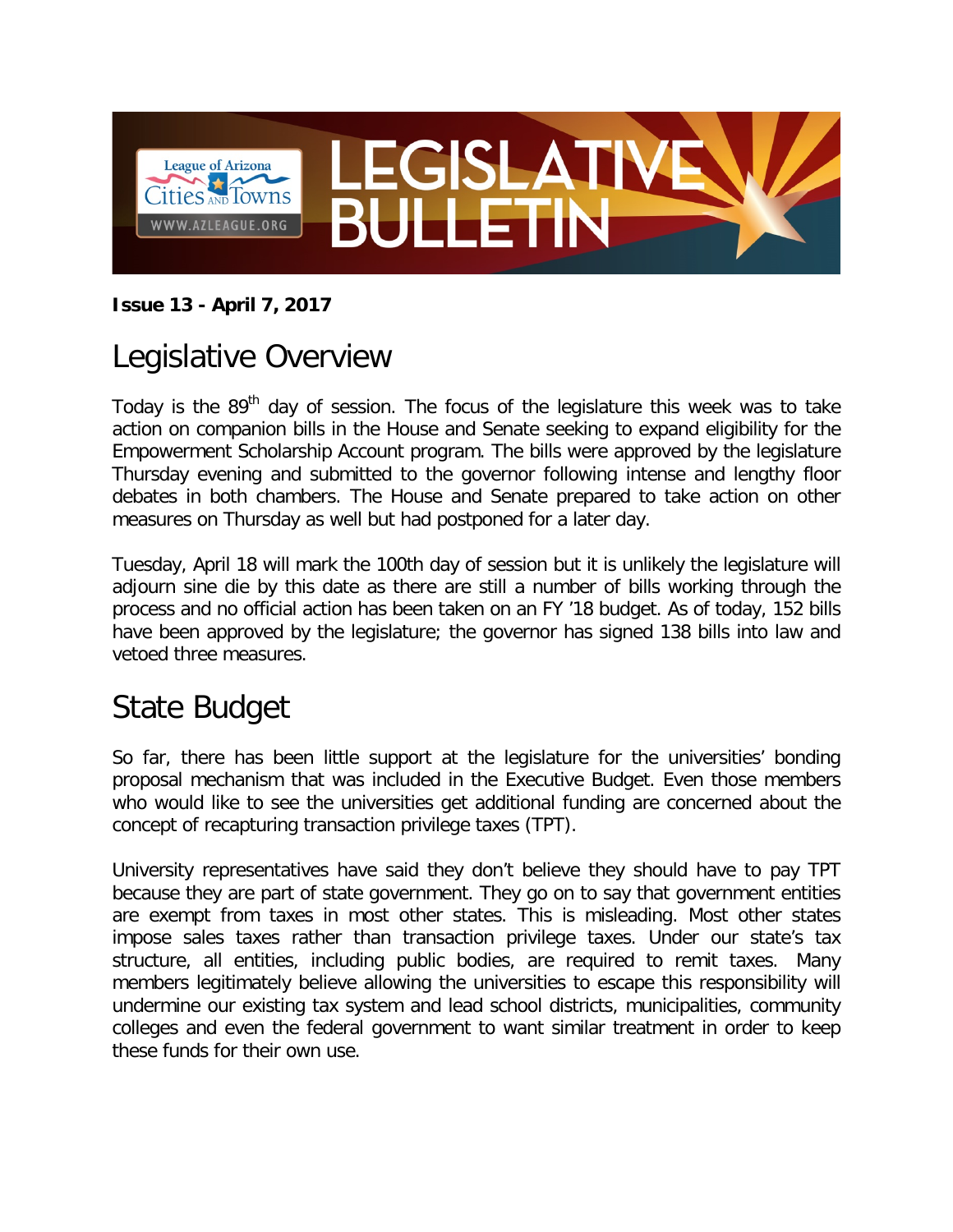We are also starting to hear concerns from members as they learn about the long term costs of the proposal. Universities already have an existing bonding program in statute that runs through FY 2030-31. The new bonding proposal would add to these current obligations and significantly increase the state's debt. It would also shift monies from the general fund to the universities' operations without the legislative oversight of the annual appropriations process.

It is unfortunate we are being pitted against universities in this funding discussion, particularly since municipalities all around the state have successfully partnered with higher education. There are a number of ways universities could receive the long term funding commitment they want without negatively impacting the policies relating to TPT or revenue sharing. Many cities and towns would like our state universities to receive additional resources. However, until there is a proposal that doesn't undermine these critical systems, they are unable to express their support.

We ask that you continue to communicate with your members about these concerns.

# CALL TO ACTION

As you will recall from previous Bulletin articles, HB 2419 (Now: municipal and county occupational licenses) would only allow cities and towns to license those professions they current regulate. Municipalities could not license any new professions without first seeking permission from the state legislature. Additionally, the bill caps fees for existing licenses indefinitely at their current level.

Local licensing typically addresses areas which are not regulated by the state but that have been raised as concerns by our residents. These include professions such as street vending, secondhand dealing and adult-oriented occupations. Having a flexible local licensing system is vital to maintaining some control over professions that can quickly devolve into illegal or dangerous activities if they are completely unregulated.

We understand the proponents may agree to amend the bill to address some of the technical issues with the legislation and may also allow cities and towns to continue to regulate adult-oriented businesses. However, this does not resolve concerns about other professions that operate strictly at the local level and pose risks to our resident nor does it take into consideration new professions that may emerge over time.

In addition to our concerns about the content of the proposal, we are deeply concerned with the manner in which this legislation has come about. Senator Steve Smith, R-Maricopa, LD 11, introduced the concept as a last minute strike-everything amendment that was heard during the final Senate Finance committee of the session. There has been no committee or floor discussion on the issue whatsoever in the House. There was no stakeholder process either before the amendment was posted or after it was adopted in committee. It is our understanding the idea came from an out of state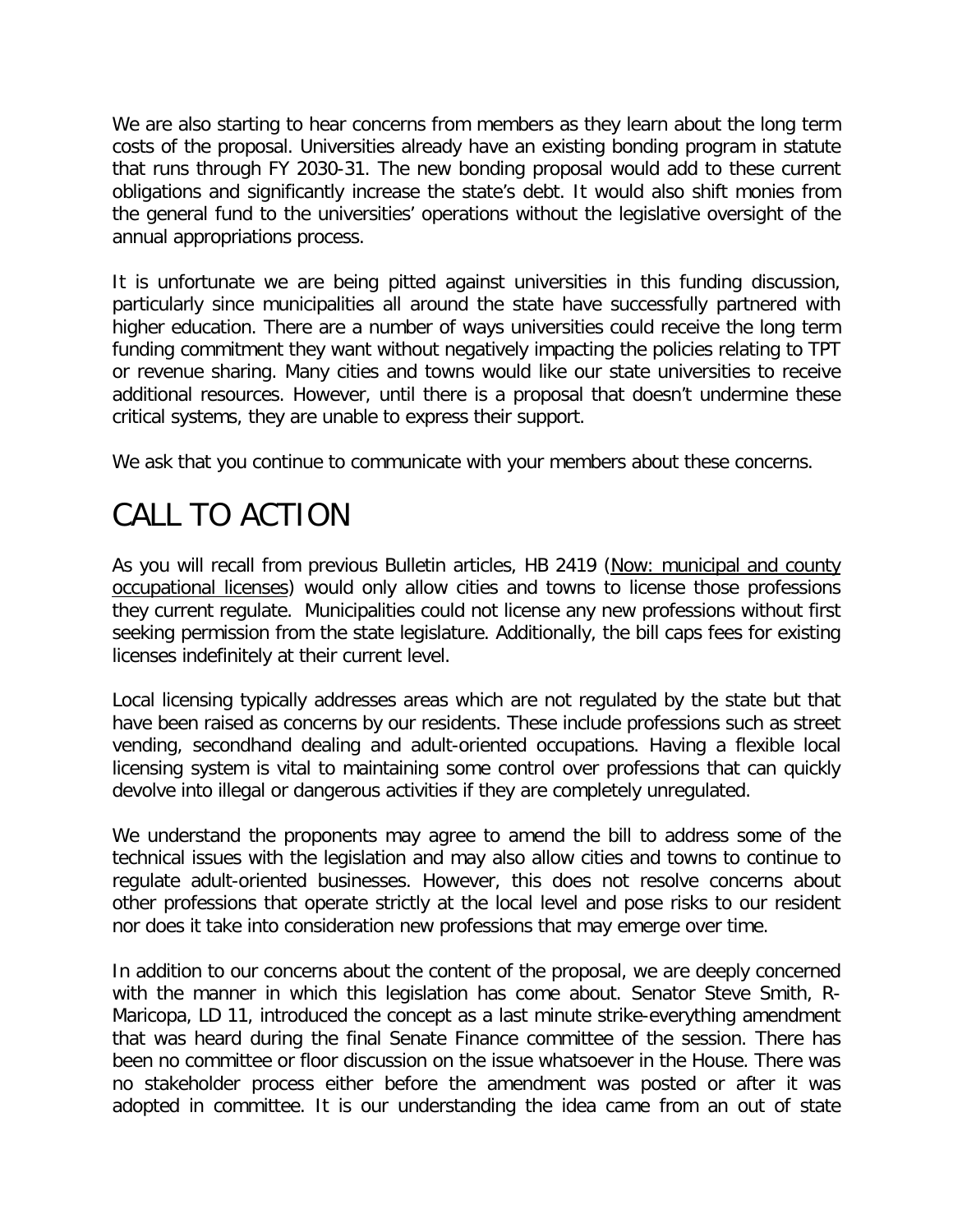organization and that there is no local constituency (other than the lobbying firm who was hired to push the legislation) who wants the bill.

We have always been willing to work with organizations on issues impacting businesses and local governments to find compromise when possible. However, if we are not invited to the table to work out concerns and to alleviate unintended consequences, we should oppose attempts to preempt local governments.

The bill is ready to be heard in the Senate Committee of the Whole. Please reach out to your legislators to raise the concerns about the substance of the bill and about the lack of process in making this public policy.

### EcoATMs

This week a stakeholder meeting was convened with representatives of EcoATM, cities and towns and law enforcement associations to discuss HB 2030 S/E: automated kiosks; operations, sponsored by Rep. Heather Carter, R-Phoenix, LD 15. During the meeting, EcoATM representatives provided an overview of the kiosk's technology that allows consumers to exchange used mobile devices for cash using software that tracks and reports the transaction to local law enforcement and explained how the industry cooperates with law enforcement to return stolen devices that are sold at the kiosk.

During the meeting law enforcement representatives shared concerns regarding the potential for increased theft and sale of stolen mobile devices at these kiosks as they provide the opportunity for criminals to obtain quick cash. They explained the legislation as drafted is problematic as it allows for items sold to be transported out of state during the 20-day hold period, which will make it difficult for law enforcement to retrieve the device for an investigation. The bill does not provide the resources needed by police departments to track down and return stolen property.

The stakeholder meeting concluded with no commitment from EcoATM to amend the bill to address the concerns raised by law enforcement. We have requested the bill be held from further consideration this session to allow stakeholders to meet in the interim and discuss the issue; however, EcoATM has not committed to do this either. The legislation was offered as a strike-everything amendment on the last week to hear bills in a standing committee with no input from cities and towns or law enforcement. Our concern is there is insufficient time left in the legislative session to allow for further discussion on this issue.

The bill has been scheduled for a Rules Committee hearing in the Senate for next week.

## Legislative Bill Monitoring